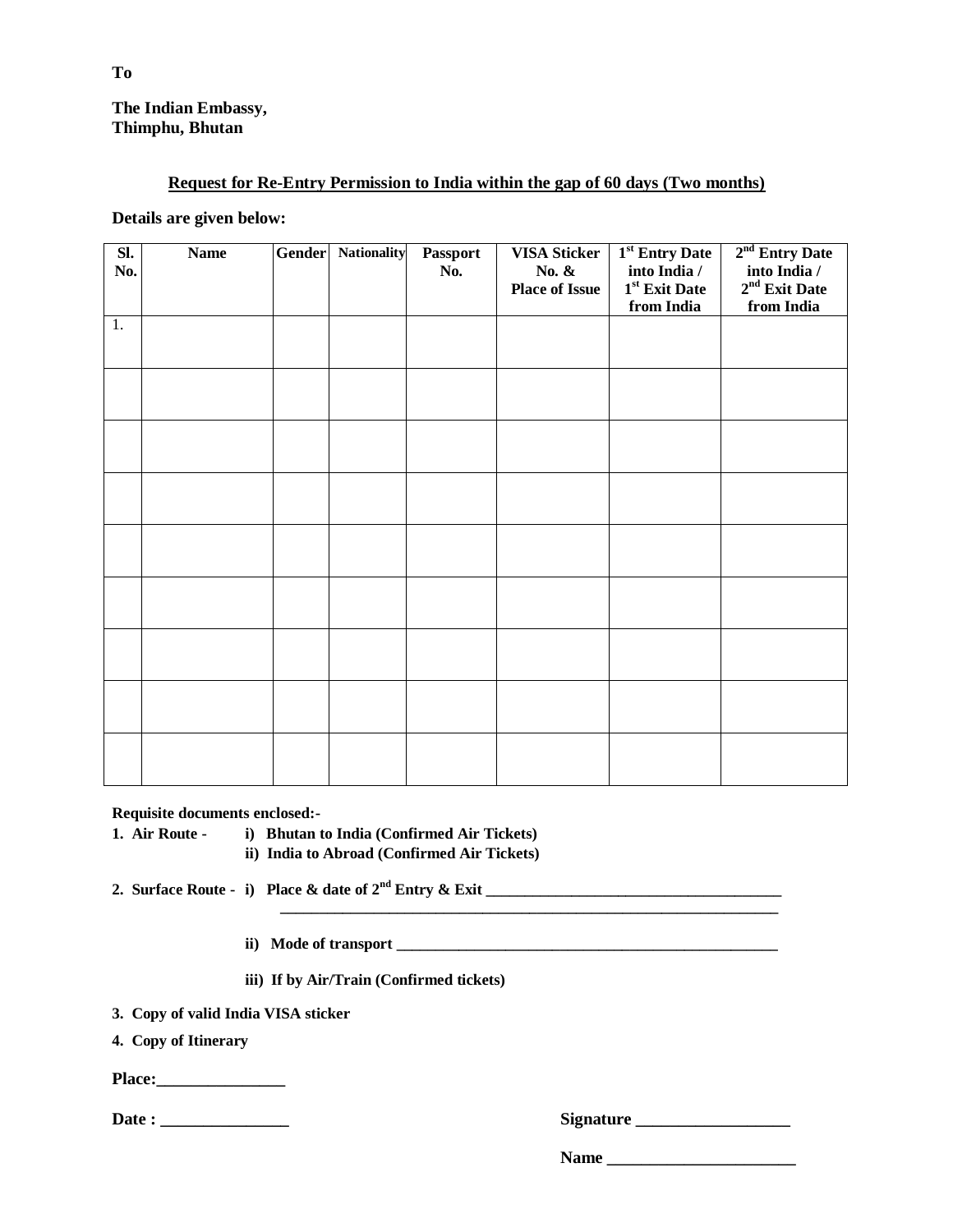# **The Indian Embassy, Thimphu, Bhutan**

### **Request for Re-Entry Permission to India within the gap of 60 days (Two months)**

**Details are given below:**

| SI.<br>No. | <b>Name</b> | Gender | <b>Nationality</b> | <b>Passport</b><br>No. | <b>VISA Sticker</b><br>No. $\&$<br><b>Place of Issue</b> | $1st$ Entry<br>Date into<br>India /<br>1 <sup>st</sup> Exit Date<br>from India | $2nd$ Entry Date<br>into India /<br>$2nd$ Exit Date<br>from India |
|------------|-------------|--------|--------------------|------------------------|----------------------------------------------------------|--------------------------------------------------------------------------------|-------------------------------------------------------------------|
| 1.         |             |        |                    |                        |                                                          |                                                                                |                                                                   |

**Requisite documents enclosed:-**

|  | 1. Air Route - |  | i) Bhutan to India (Confirmed Air Tickets) |  |
|--|----------------|--|--------------------------------------------|--|
|--|----------------|--|--------------------------------------------|--|

**ii) India to Abroad (Confirmed Air Tickets)**

**2. Surface Route - i) Place & date of 2nd Entry & Exit \_\_\_\_\_\_\_\_\_\_\_\_\_\_\_\_\_\_\_\_\_\_\_\_\_\_\_\_\_\_\_\_\_\_\_\_\_\_** 

- **ii) Mode of transport \_\_\_\_\_\_\_\_\_\_\_\_\_\_\_\_\_\_\_\_\_\_\_\_\_\_\_\_\_\_\_\_\_\_\_\_\_\_\_\_\_\_\_\_\_\_\_\_\_**
- **iii) If by Air/Train (Confirmed tickets)**

**3. Copy of VISA sticker** 

**4. Copy of Itinerary**

| <b>Place:</b> |  |
|---------------|--|
| Date :        |  |

| Date :<br><b>Signature</b> |  |
|----------------------------|--|
|----------------------------|--|

**Name \_\_\_\_\_\_\_\_\_\_\_\_\_\_\_\_\_\_\_\_**

**To**